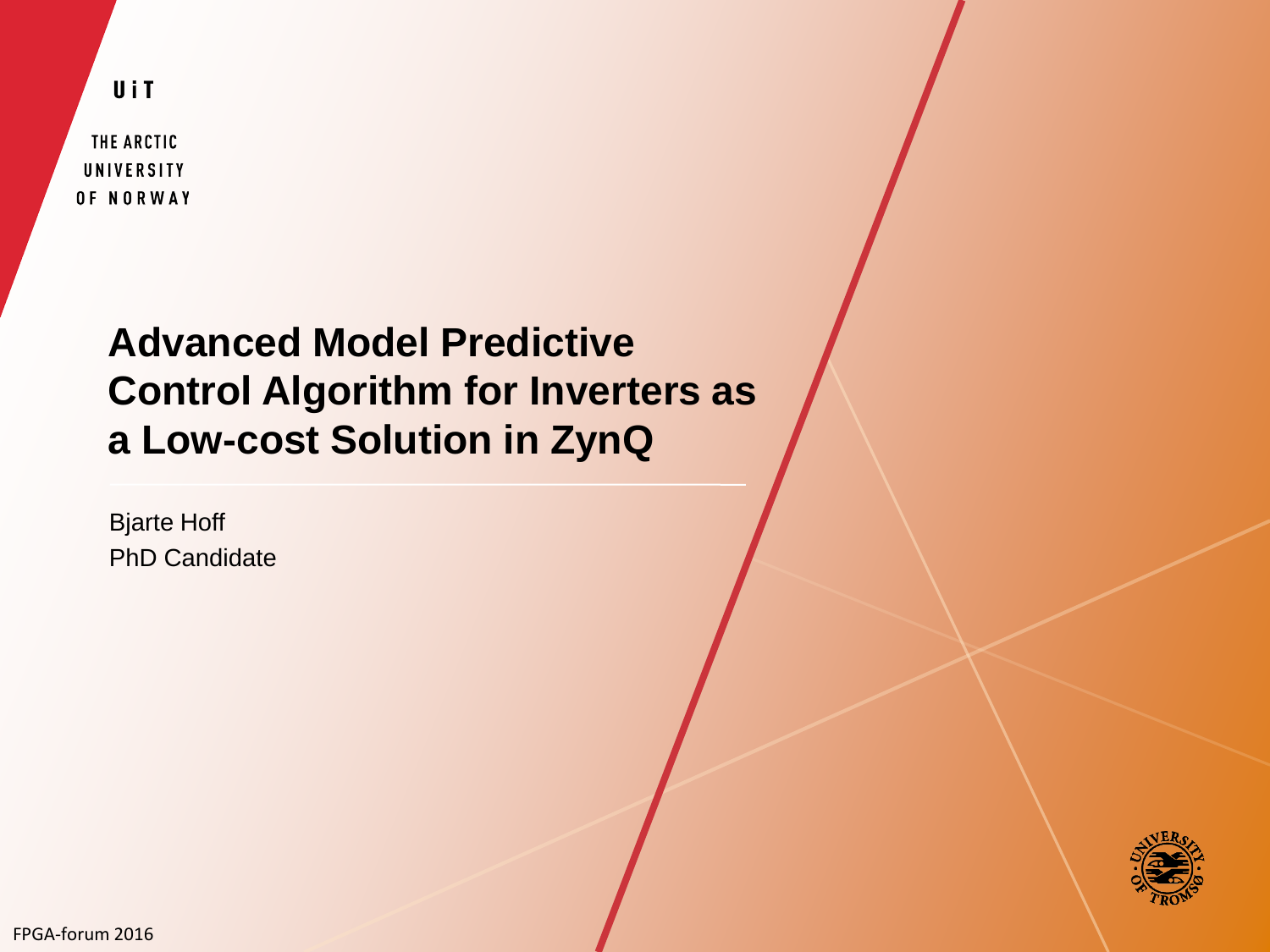# **Outline**

- Motivation and application
- System overview
- Cascaded model predictive control (MPC)
- Hardware setup
- Inner control loop implementation
- Outer control loop implementation
- Performance
- **Conclusion**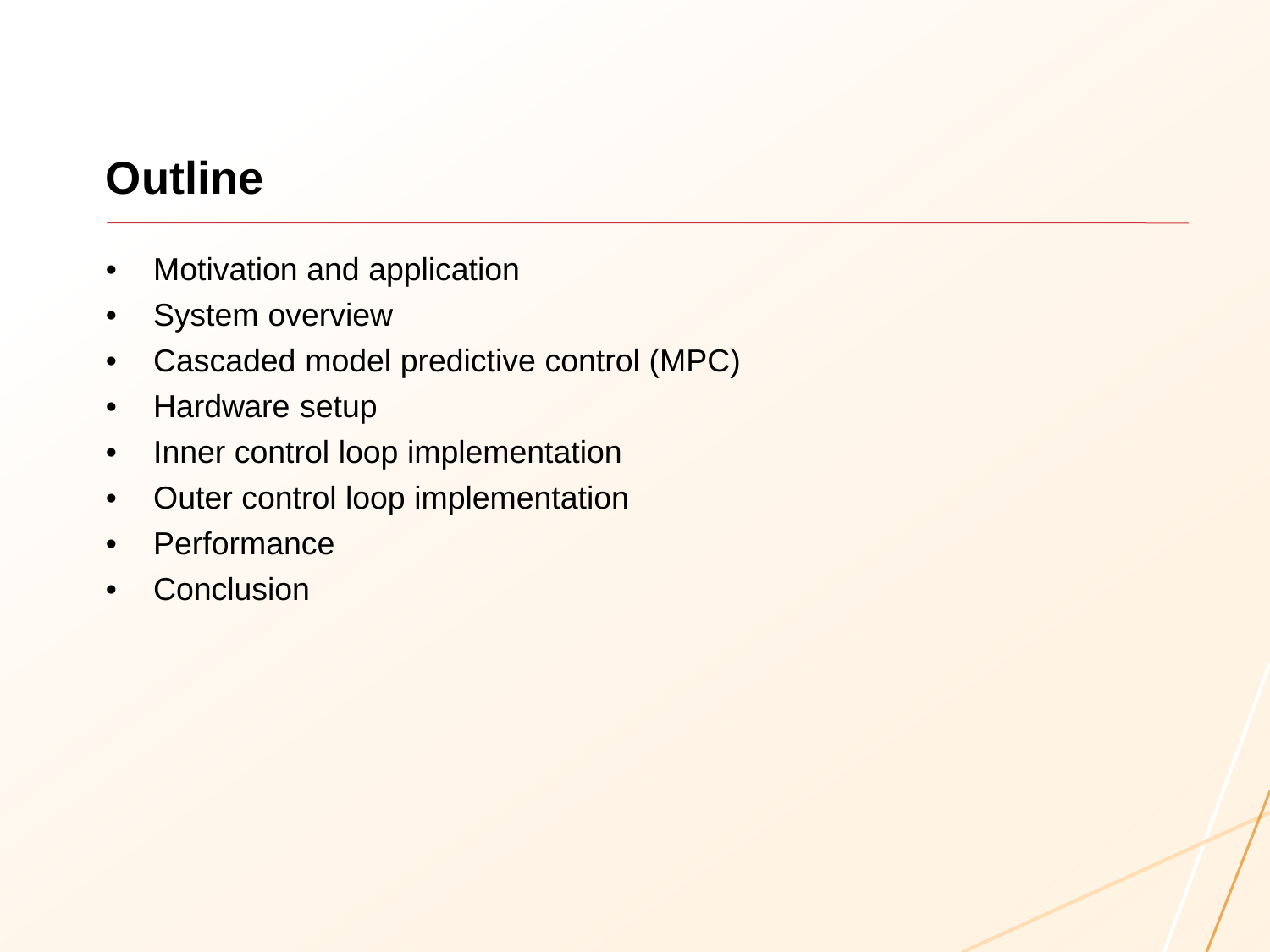# **Motivation and application**



- Renewable energy is connected to the grid using power electronics
- Performance of the energy conversion depends on the control algorithm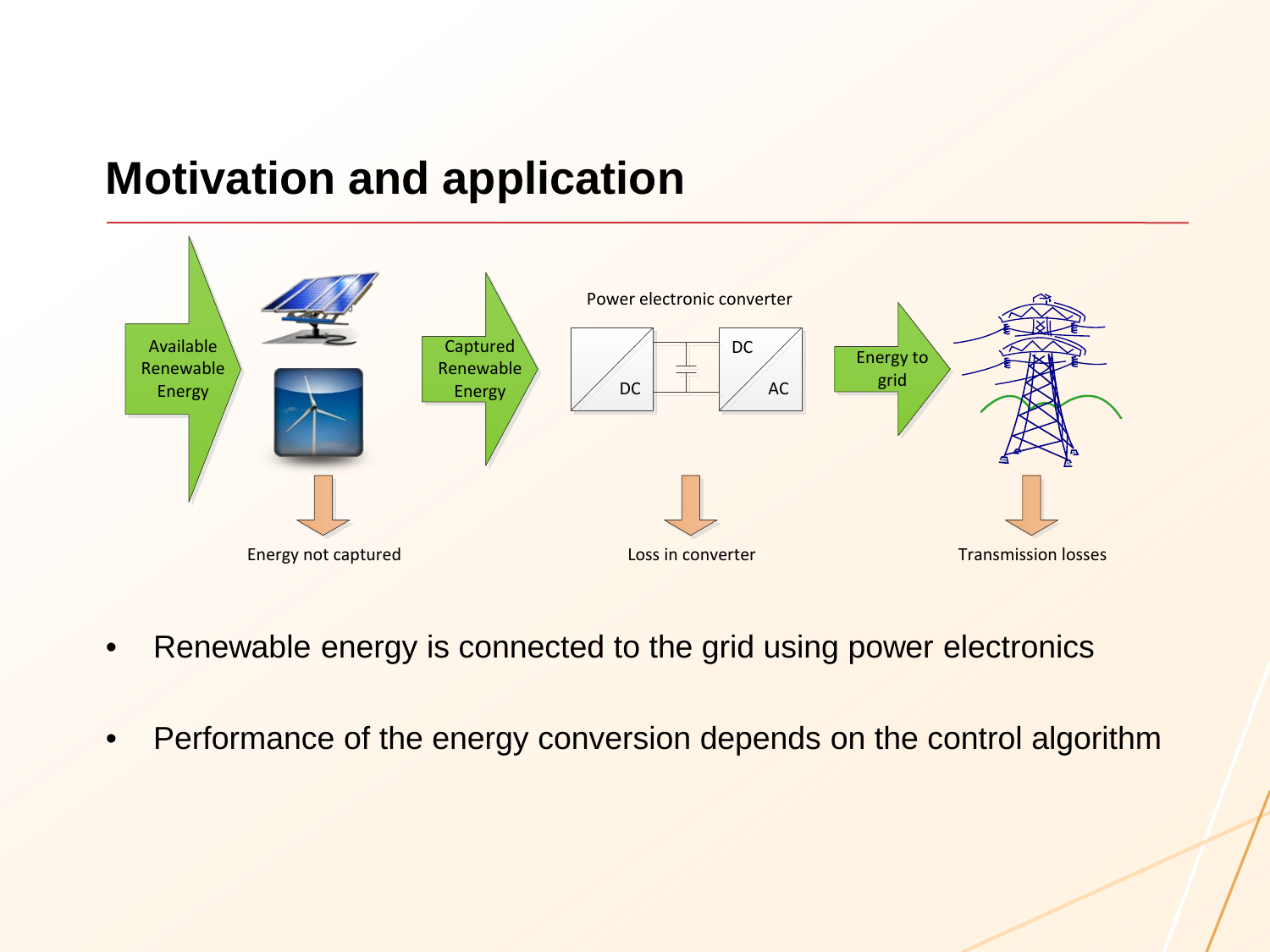#### **Introduction to MPC**

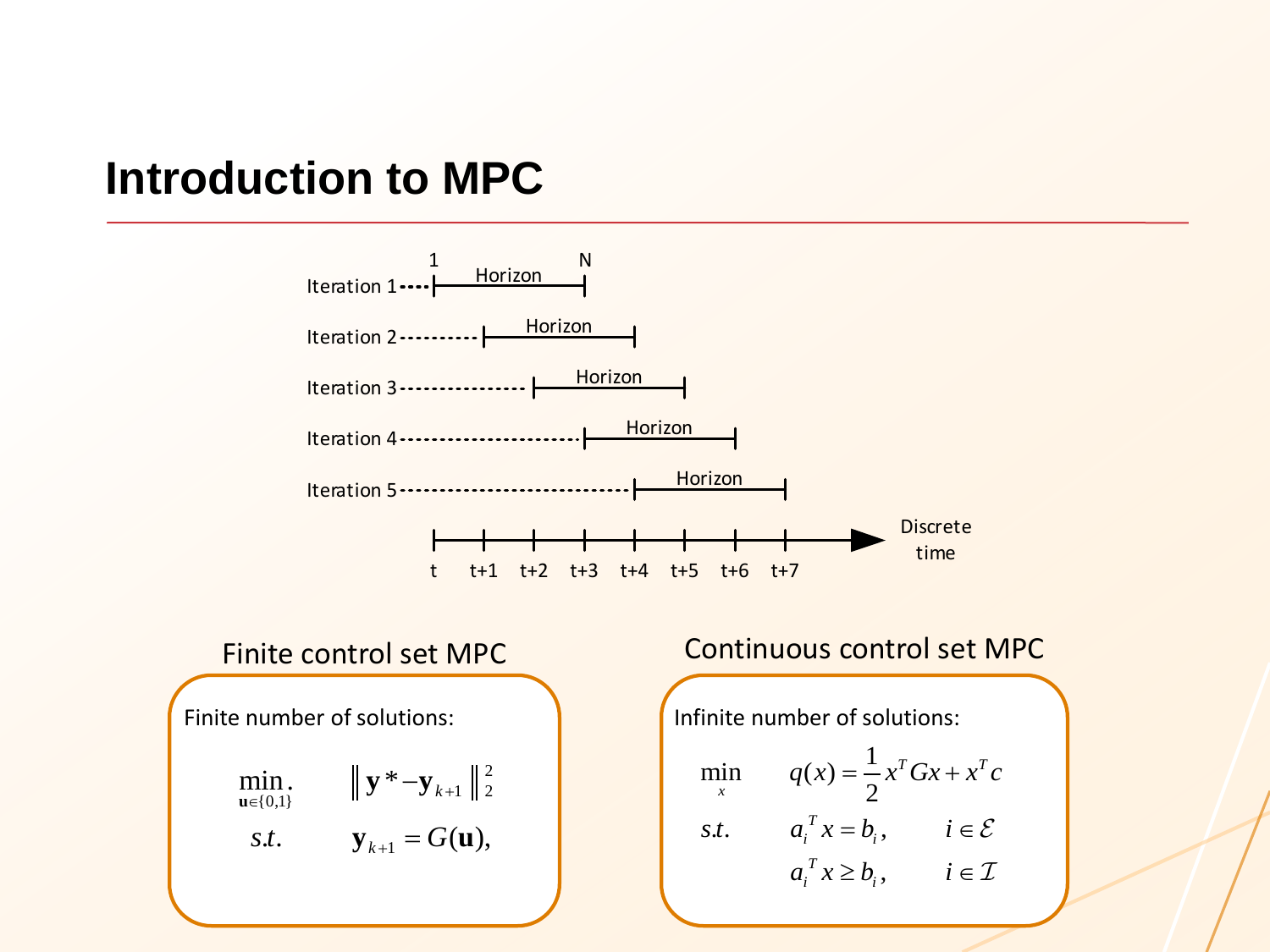#### **Two-level three-phase converter**

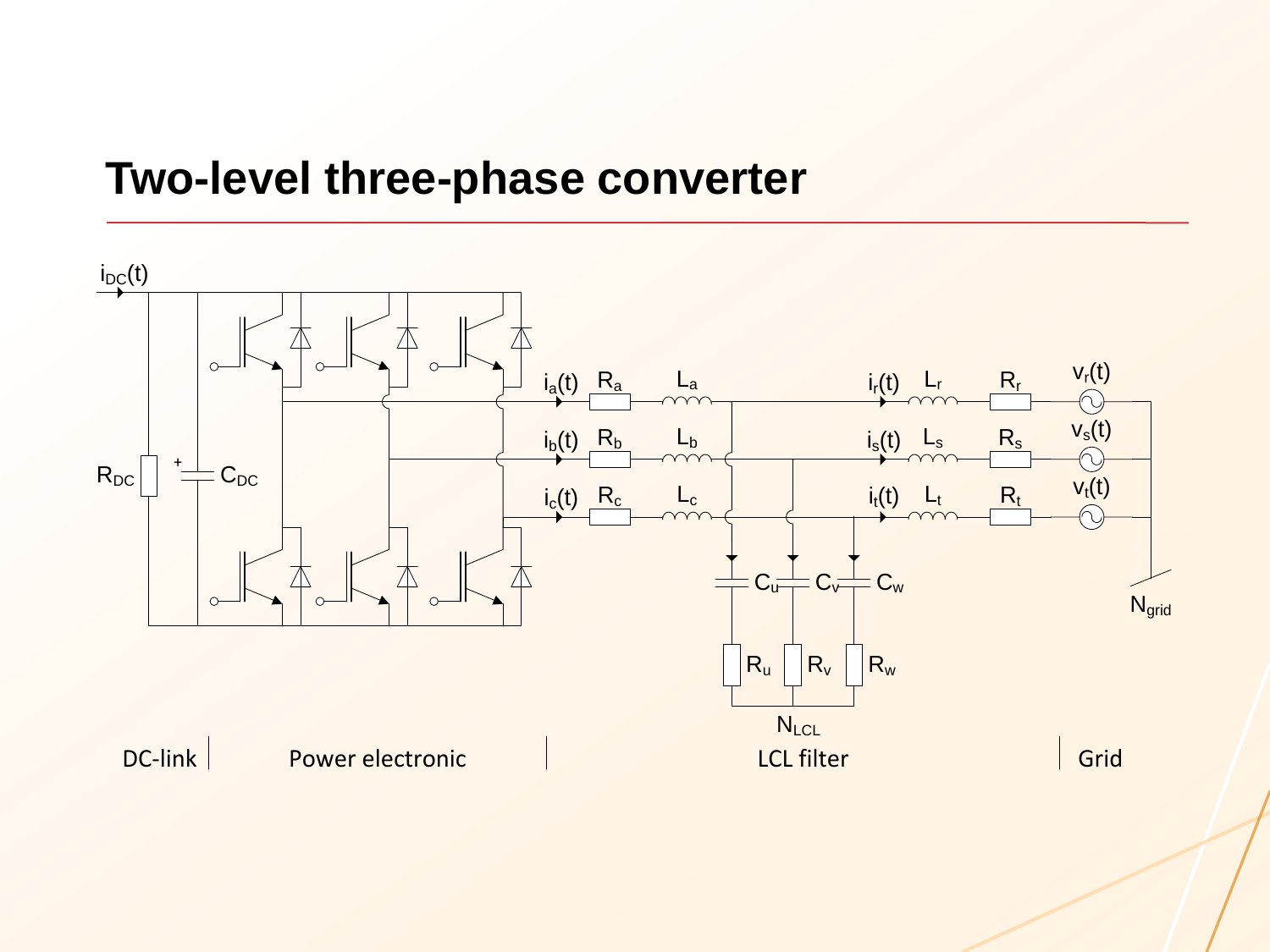# **Cascaded MPC**

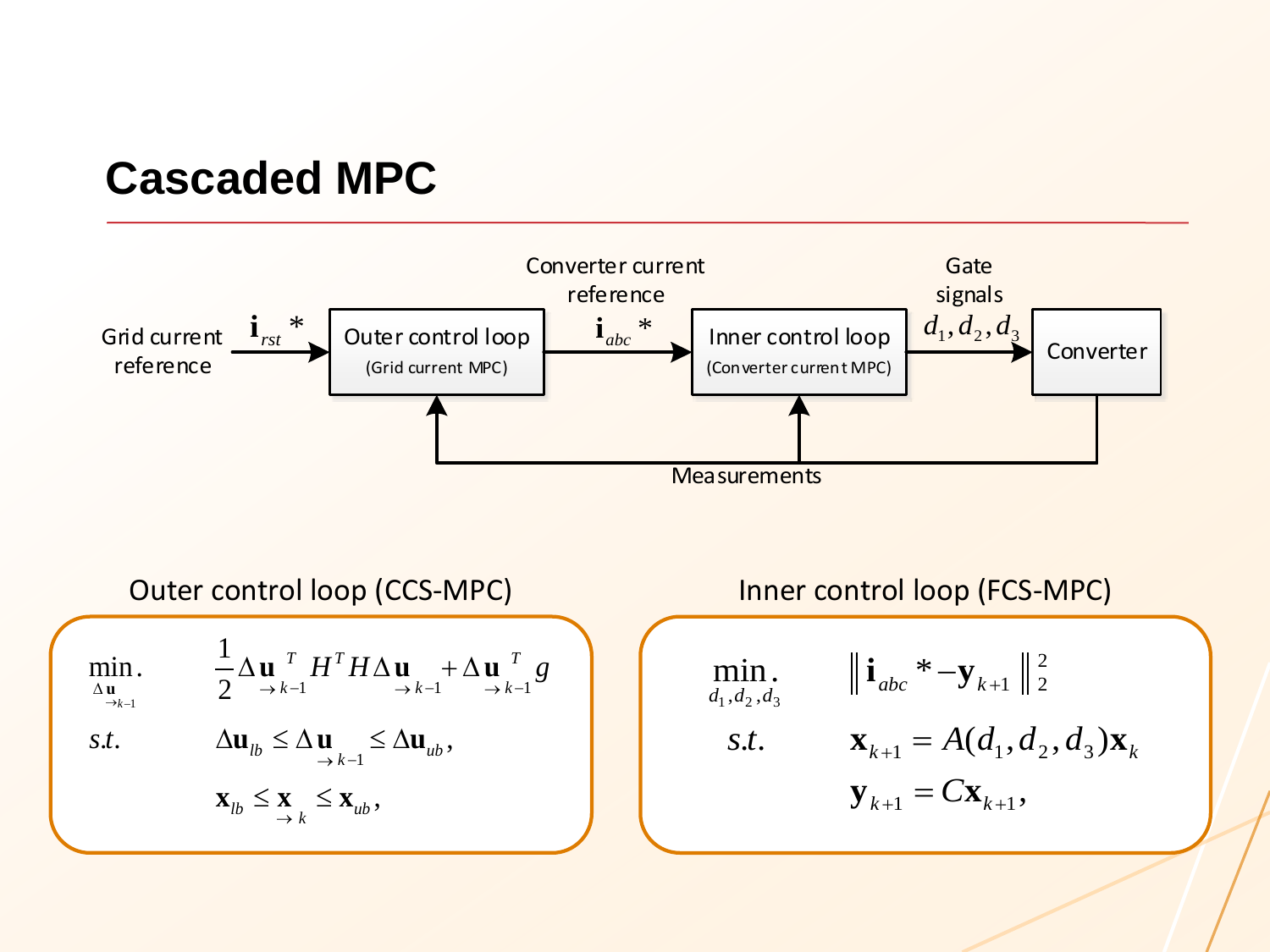## **Hardware setup**

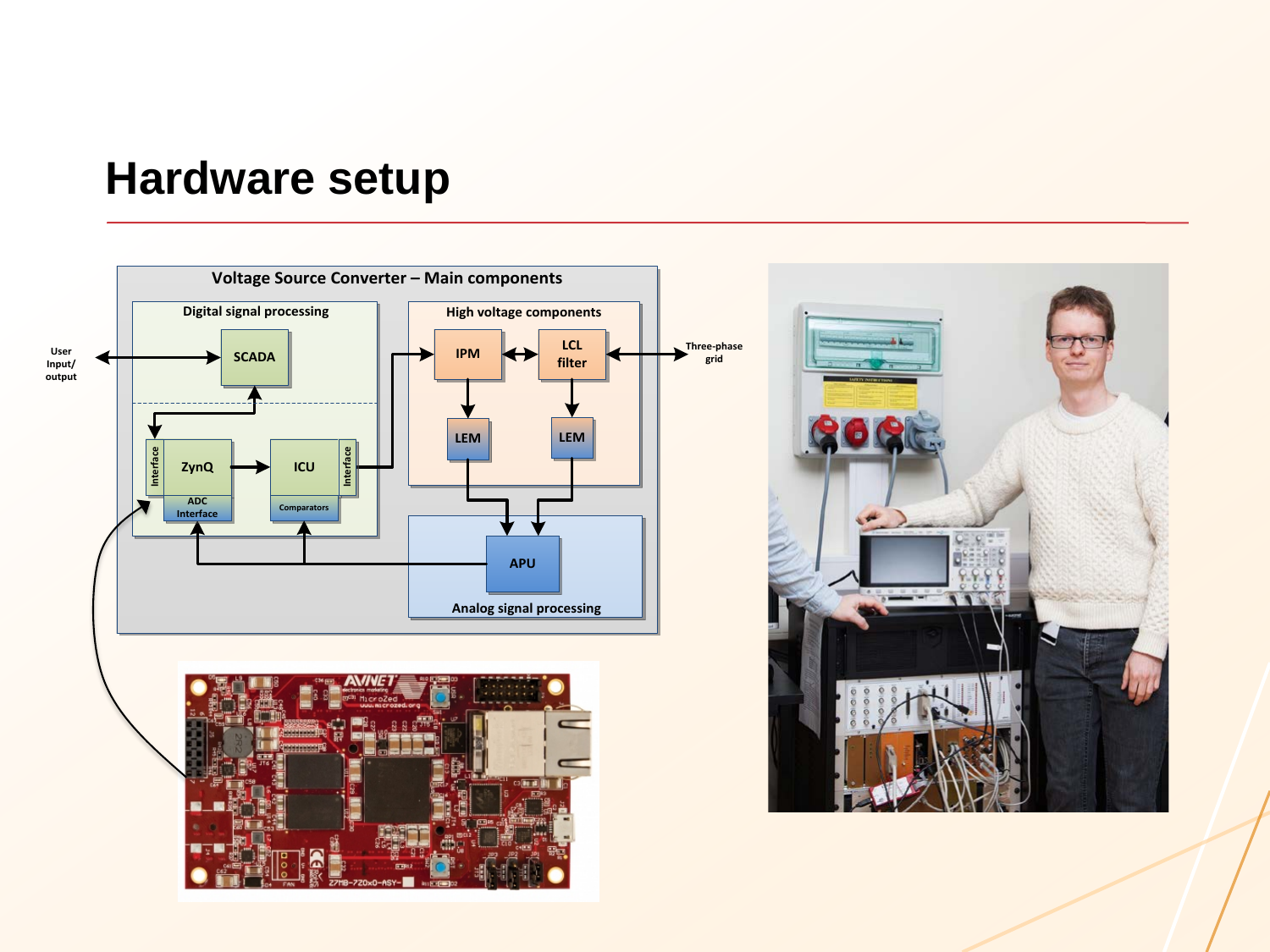## **Cascaded MPC control loop**

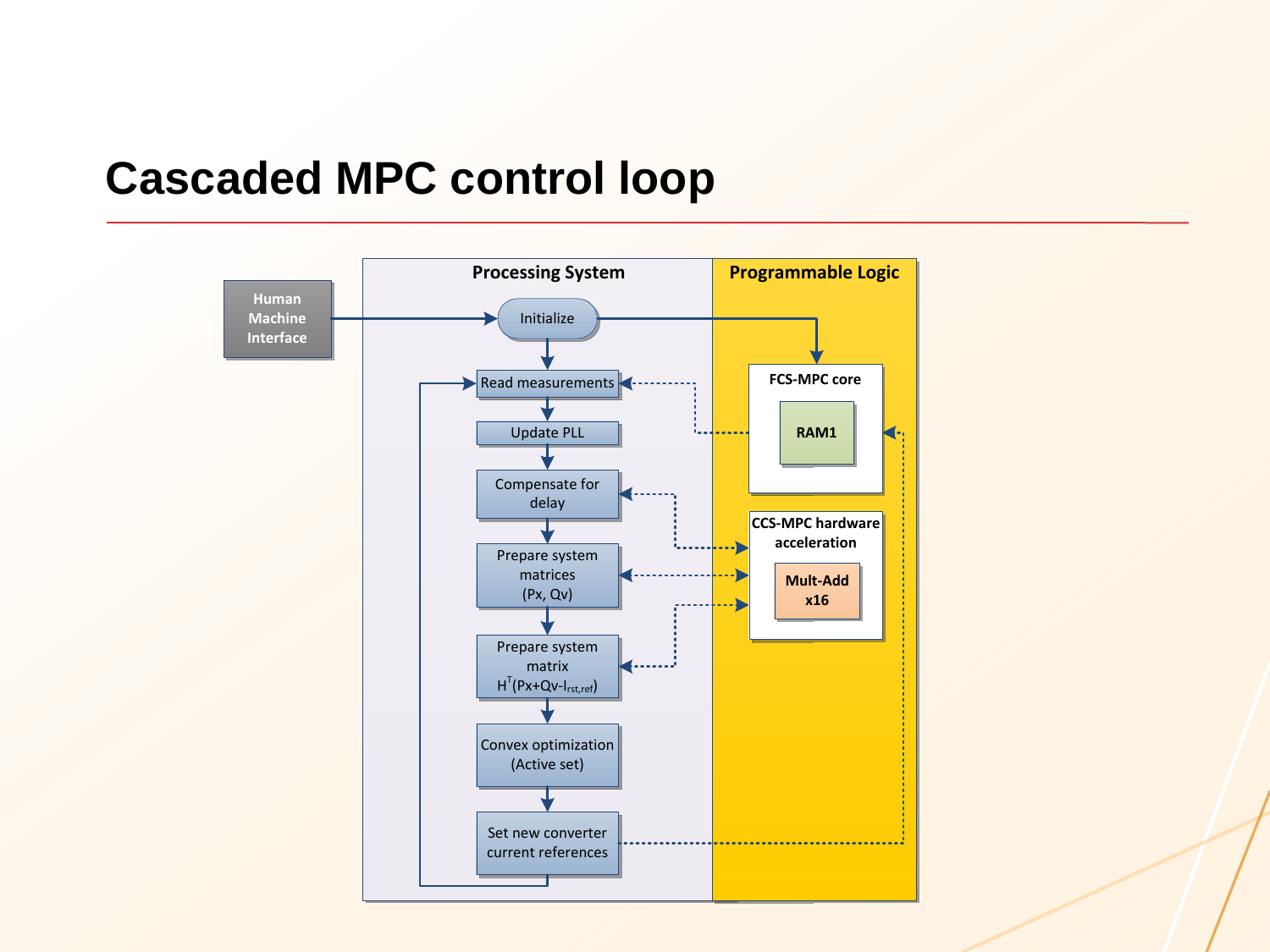#### **FCS-MPC hardware acceleration**

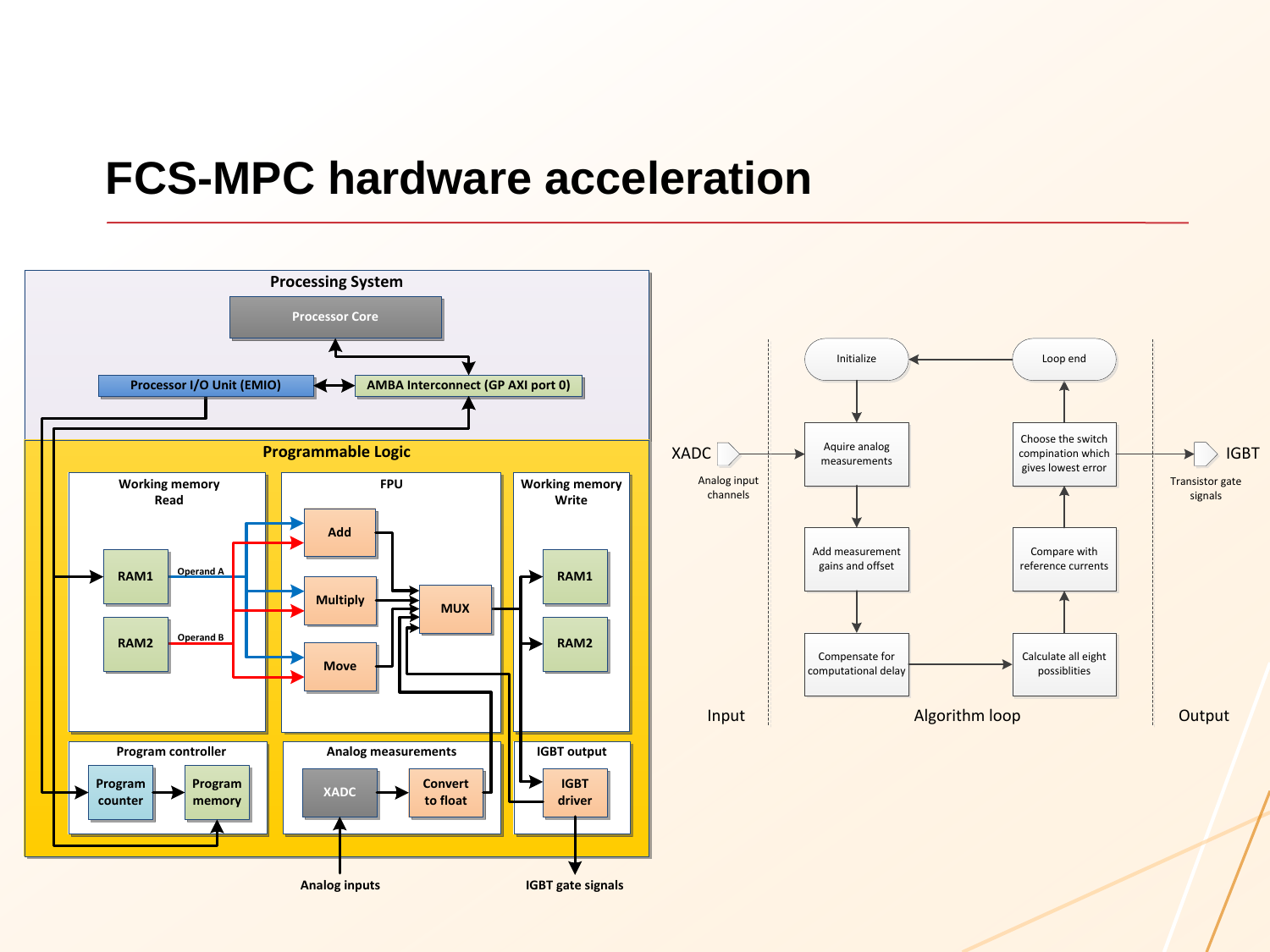# **Single-precision floating-point format**

| <b>Single-precision floating-point format</b> |          |          |  |  |  |  |  |  |  |
|-----------------------------------------------|----------|----------|--|--|--|--|--|--|--|
|                                               | Exponent | Fraction |  |  |  |  |  |  |  |
|                                               | 8-bits   | 23-bits  |  |  |  |  |  |  |  |
|                                               |          | 23 22    |  |  |  |  |  |  |  |

 $decimal value = (-1)^{sign} 2^{exp on ent-127} (1 - fraction)$ 

• Seven different values are compared by decomposing the floating point number into bits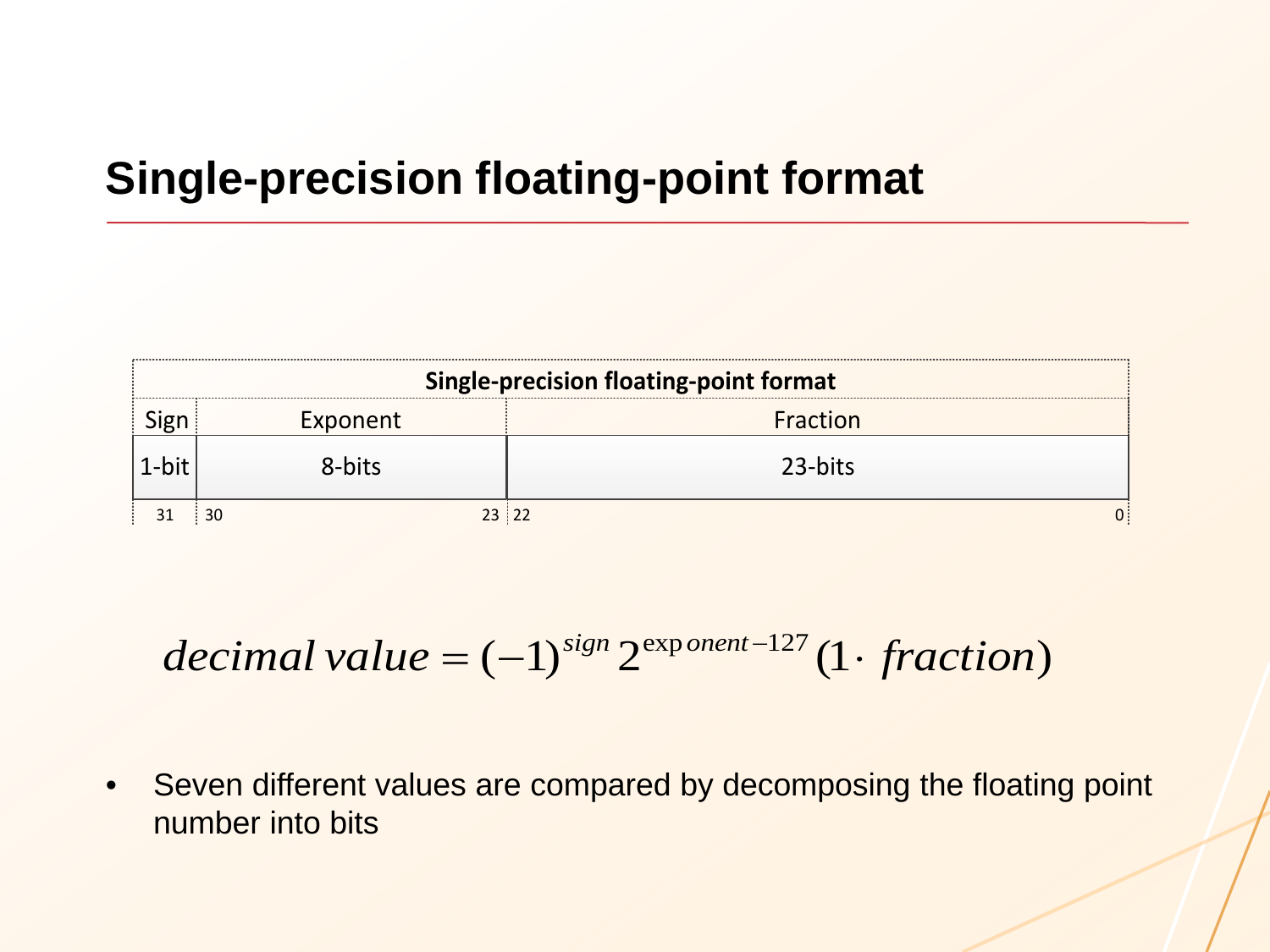## **FCS-MPC Firmware**

| PC |    |    |                 |                |              |              |  | Addr_RAM1B Addr_RAM2A Addr_RAM2B RAM1B_W RAM2A_W EN_mult EN_add EN_comp EN_i2f R_Data_B(2) R_Data_A(1) R_comp R_i2f R_mult R_add ADC_convst Load_PC | D_out | Instruction                       |
|----|----|----|-----------------|----------------|--------------|--------------|--|-----------------------------------------------------------------------------------------------------------------------------------------------------|-------|-----------------------------------|
|    |    | 31 |                 |                |              |              |  |                                                                                                                                                     |       | 001111100000000010010010000000000 |
|    |    | 32 |                 |                |              |              |  |                                                                                                                                                     |       | 010000000000000010001001000000000 |
|    |    | 33 |                 |                |              |              |  |                                                                                                                                                     |       | 010000100000000110010010000000000 |
|    |    | 34 |                 |                |              |              |  |                                                                                                                                                     |       | 01000100000000100001001000000000  |
|    |    | 35 |                 |                |              |              |  |                                                                                                                                                     |       | 010001100000001010010010000000000 |
|    |    | 36 |                 |                |              |              |  |                                                                                                                                                     |       | 010010000000001100010010000000000 |
|    |    | 37 |                 |                |              |              |  |                                                                                                                                                     |       | 01001010000000111001001000000000  |
|    |    | 38 |                 |                |              |              |  |                                                                                                                                                     |       | 010011000000010000010010000000000 |
|    |    | 39 |                 | 9              |              |              |  |                                                                                                                                                     |       | 010011100000010010010010000000000 |
|    |    | 40 | $\mathbf{1}$    | 10             |              |              |  |                                                                                                                                                     |       | 01010000000101010011001000010000  |
|    | 10 | 21 | $\overline{2}$  |                |              | $\mathbf{1}$ |  |                                                                                                                                                     |       | 001010100010000001011101000010000 |
|    | 11 | 22 | 3               | $\overline{2}$ |              |              |  |                                                                                                                                                     |       | 00101100001100010011101000010000  |
|    | 12 | 23 | $\overline{A}$  | 3              |              |              |  |                                                                                                                                                     |       | 00101110010000011011101000010000  |
|    | 13 | 24 | 5               |                |              |              |  |                                                                                                                                                     |       | 00110000010100100011101000010000  |
|    | 14 | 25 | -6              |                |              |              |  |                                                                                                                                                     |       | 00110010011000101011101000010000  |
|    | 15 | 26 |                 |                |              |              |  |                                                                                                                                                     |       | 00110100011100110011101000010000  |
|    | 16 | 27 | -8              |                |              |              |  |                                                                                                                                                     |       | 00110110100000111011101000010000  |
|    | 17 | 28 | -9              | -8             |              | $\mathbf{1}$ |  |                                                                                                                                                     |       | 001110001001010000011101000010000 |
|    | 18 | 29 | 10 <sup>°</sup> | -9             |              | -1           |  |                                                                                                                                                     |       | 00111010101001001011101000010000  |
|    | 19 | 30 |                 | 10             |              |              |  |                                                                                                                                                     |       | 00111100000001010000101000000000  |
|    | 20 |    |                 |                |              |              |  |                                                                                                                                                     |       | 000000000000000000000101000000000 |
|    | 21 |    |                 |                |              |              |  |                                                                                                                                                     |       | 000000000000000000000101000000000 |
|    | 22 | 11 | -1              |                | $\mathbf{1}$ |              |  |                                                                                                                                                     |       | 00010110000100000110101000001000  |
|    | 23 | 12 |                 |                |              |              |  |                                                                                                                                                     |       | 000110000010000000110101000001000 |
|    | 24 | 13 |                 |                |              |              |  |                                                                                                                                                     |       | 00011010001100000110101000001000  |
|    | 25 | 14 |                 |                |              |              |  |                                                                                                                                                     |       | 00011100010000000110101000001000  |
|    | 26 | 15 |                 |                |              |              |  |                                                                                                                                                     |       | 00011110010100000110101000001000  |
|    | 27 | 16 |                 |                |              |              |  |                                                                                                                                                     |       | 00100000011000000110101000001000  |
|    | 28 | 17 |                 |                |              |              |  |                                                                                                                                                     |       | 00100010011100000110101000001000  |
|    | 29 | 18 |                 |                |              |              |  |                                                                                                                                                     |       | 001001001000000000110101000001000 |
|    | 30 | 19 | -9              |                |              |              |  |                                                                                                                                                     |       | 00100110100100000110101000001000  |
|    | 31 | 20 | 10              |                |              |              |  |                                                                                                                                                     |       | 00101000101000000110101000001000  |

COE-file to program the Firmware is generated from Excel using a macro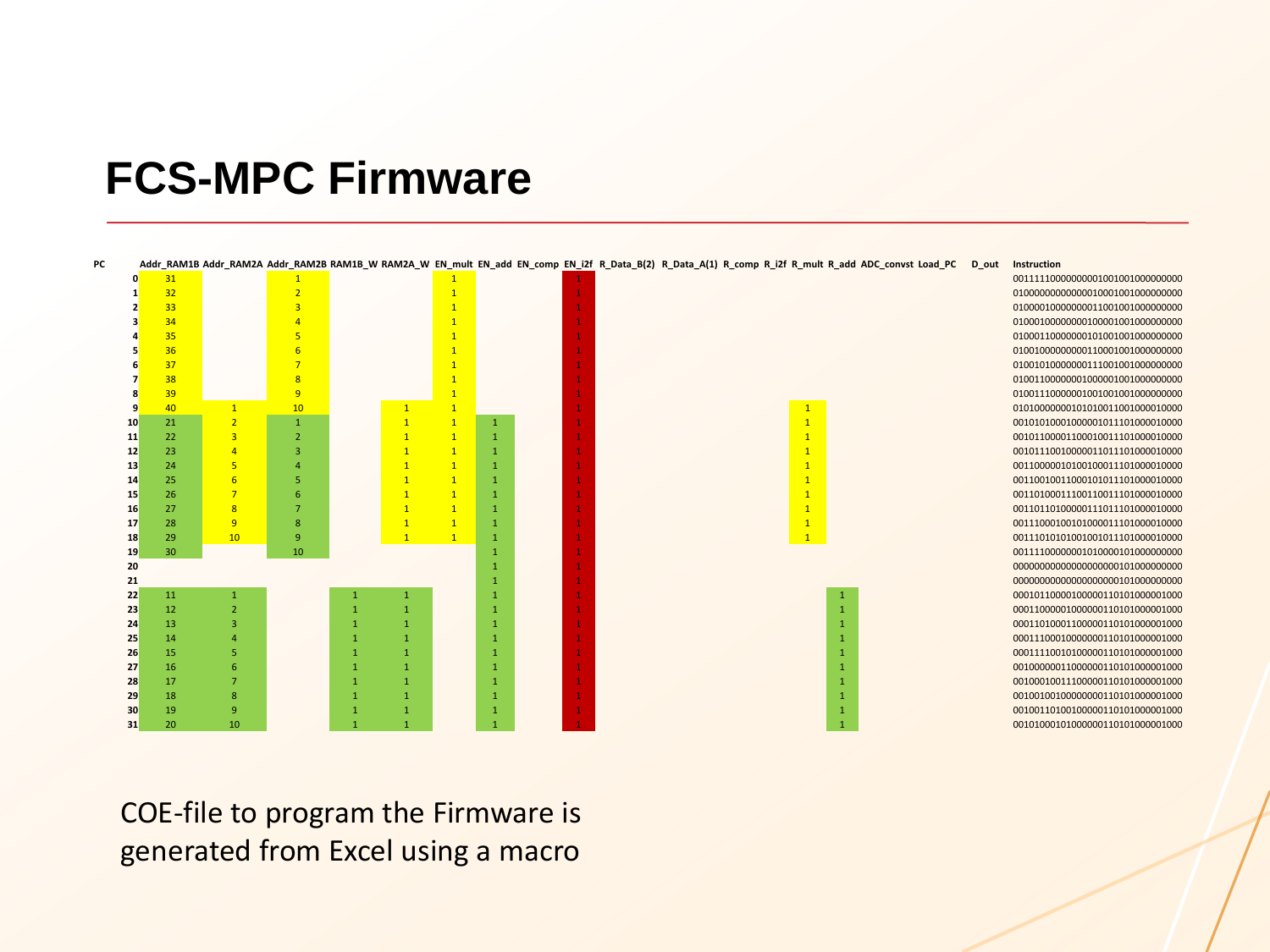## **CCS-MPC hardware acceleration**

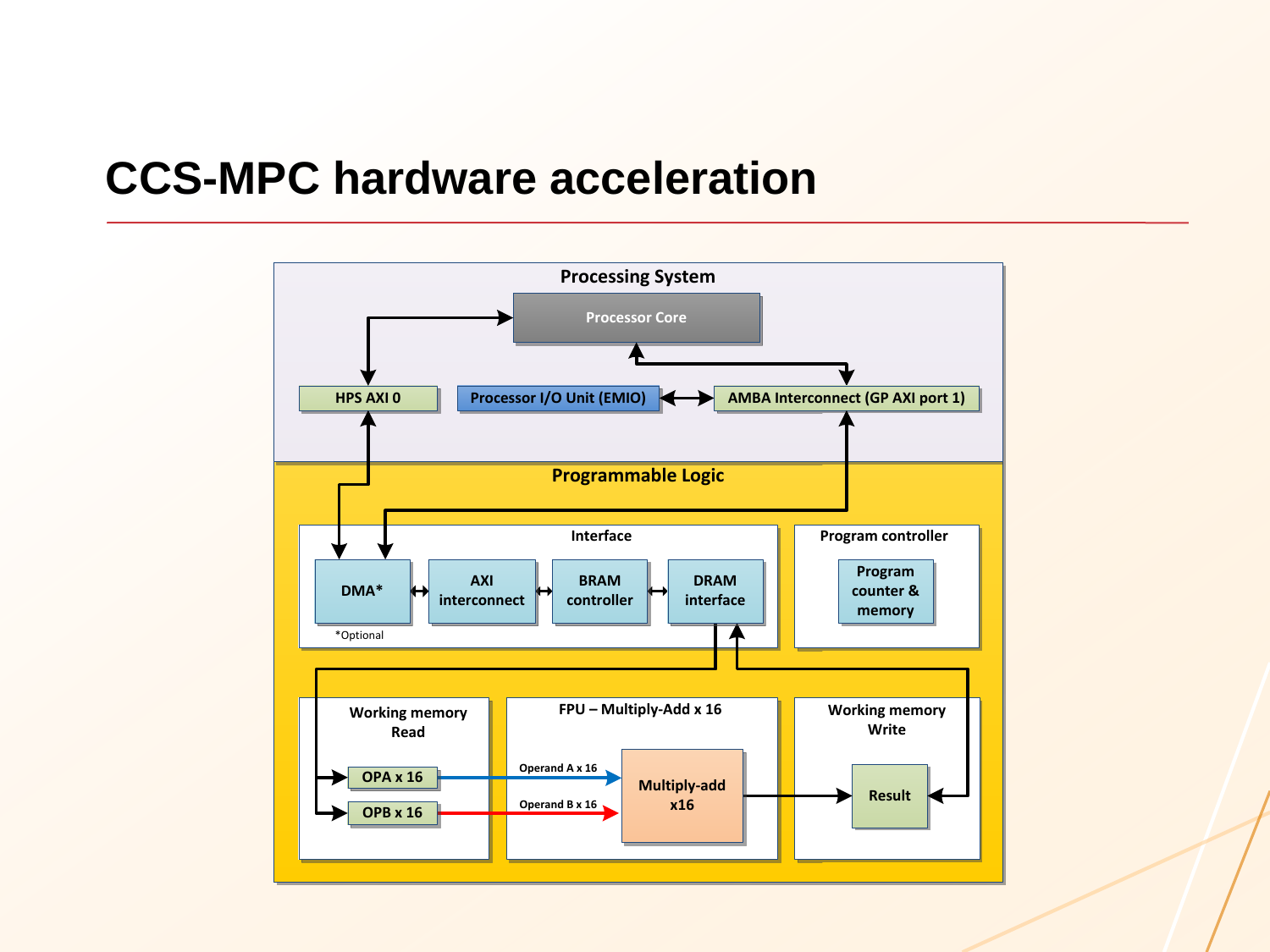## **Multiply -Add x16**

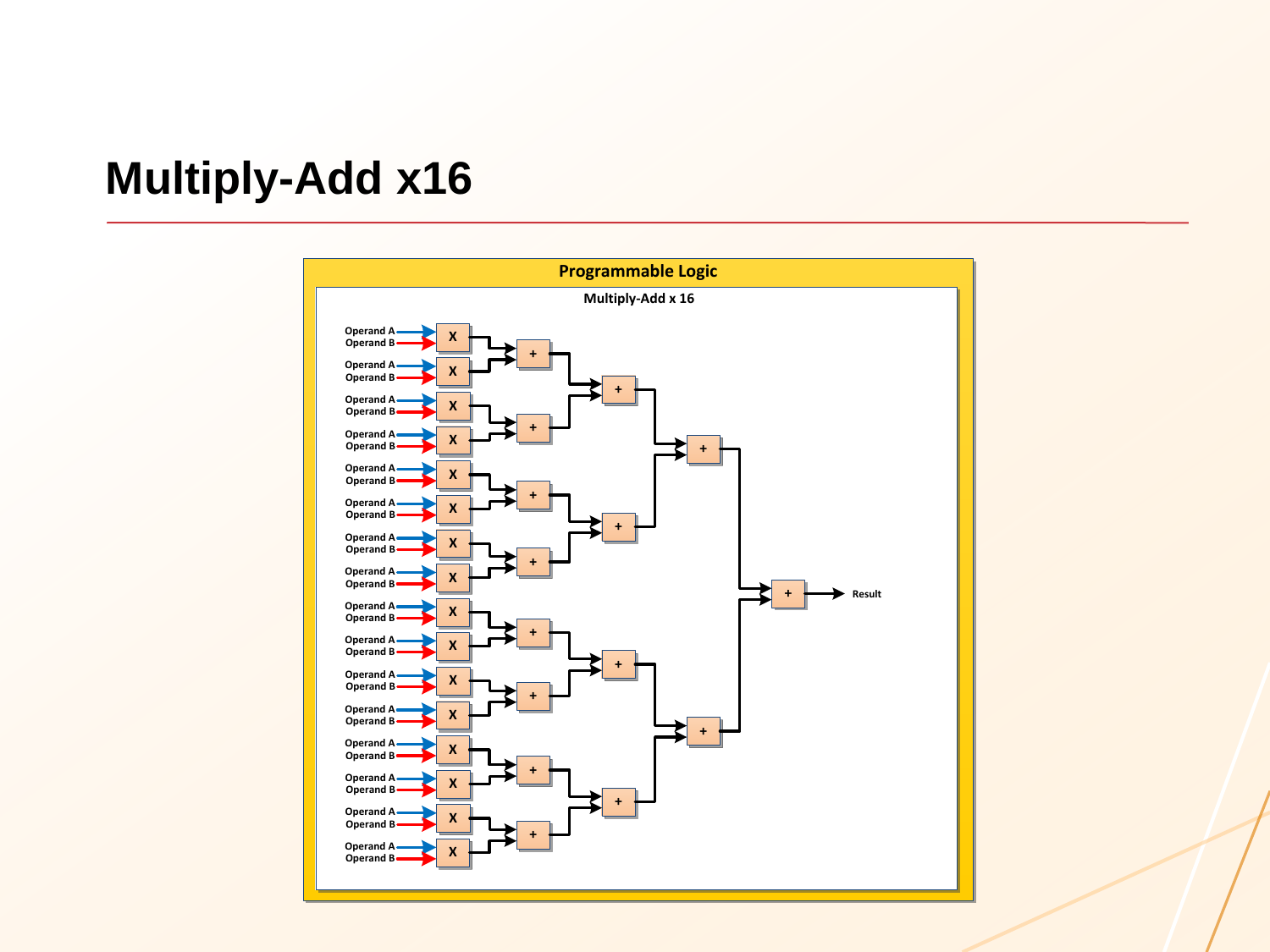## **DRAM Interface**

-- Output BRAM clock DRAM\_clk\_out <= clka;

-- Output address DRAM\_addr\_in <= addra(12 downto 6); DRAM\_addr\_out <= addra(8 downto 2);

-- RAM selected for write operations with (addra(13) & addra(5 downto 2)) select RAM\_select <= "00000000000000000000000000000001" when "00000", "00000000000000000000000000000010" when "00001", "00000000000000000000000000000100" when "00010", "00000000000000000000000000001000" when "00011", "00000000000000000000000000010000" when "00100", "00000000000000000000000000100000" when "00101",

etc…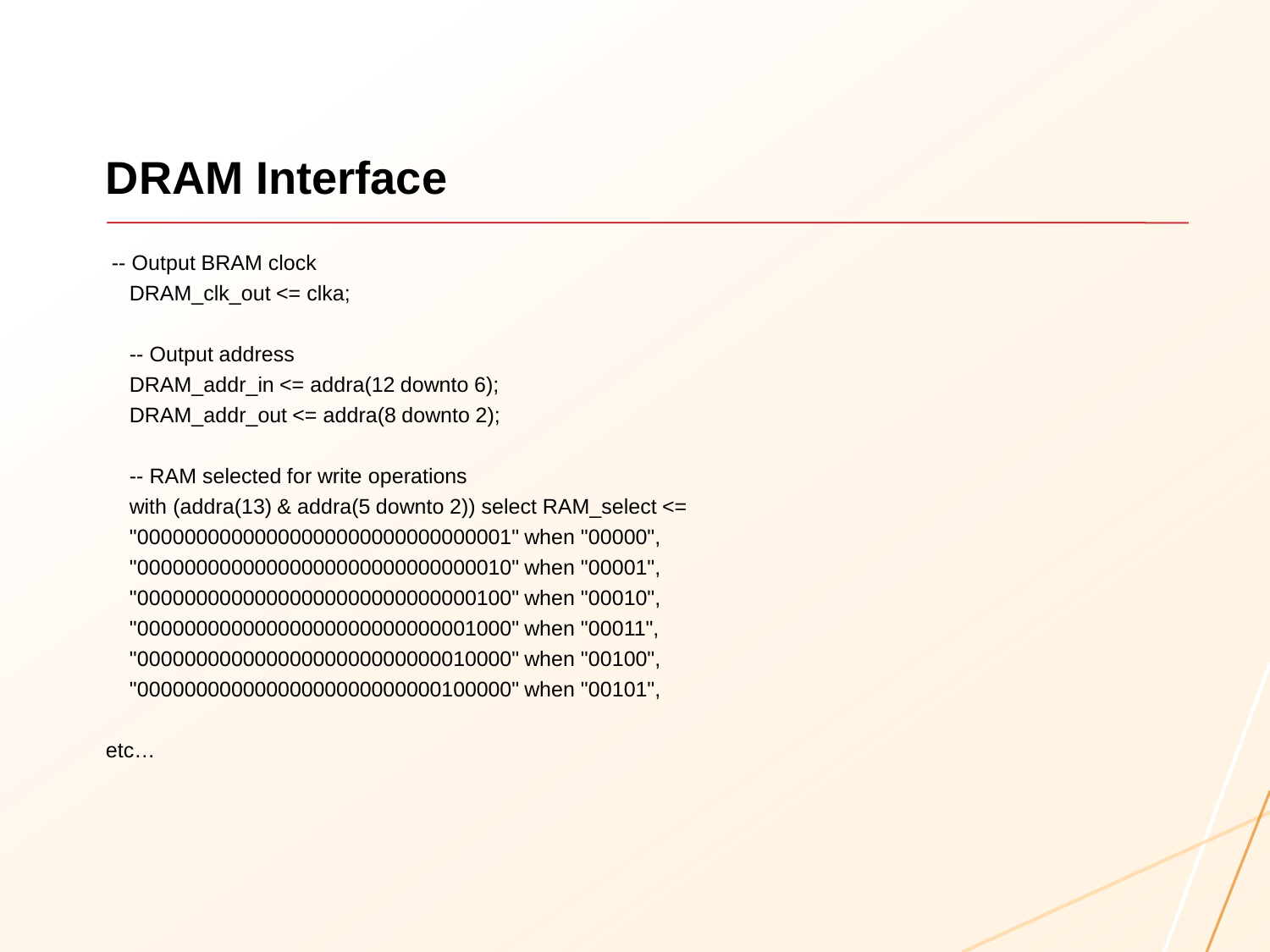#### **Xilinx Vivado – Block schematic screenshot**

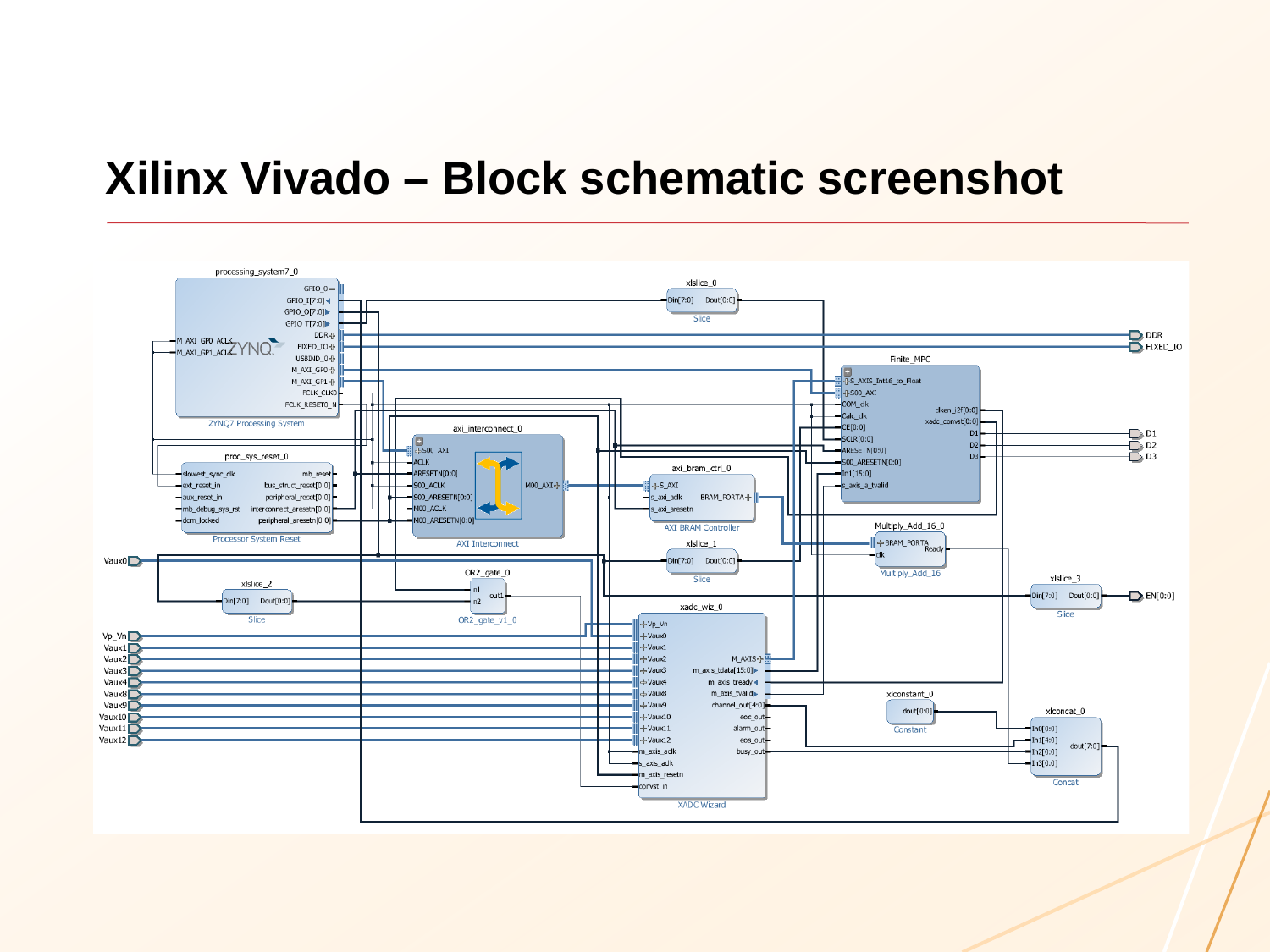# **Computational performance**

Inner control loop (FCS-MPC):



Outer control loop (CCS-MPC):

|      | AXI-comm. |               | PLL &     |    | Solve KKT system using LU-decomp. |    |    |    |    |     |              |
|------|-----------|---------------|-----------|----|-----------------------------------|----|----|----|----|-----|--------------|
| Init |           |               | Ref. gen. |    |                                   |    |    |    |    |     |              |
|      |           |               |           |    |                                   |    |    |    |    |     | t $[ \mu s]$ |
|      | 10        | <u> 20 - </u> | 30        | 40 | 50                                | 60 | 70 | 80 | 90 | 100 |              |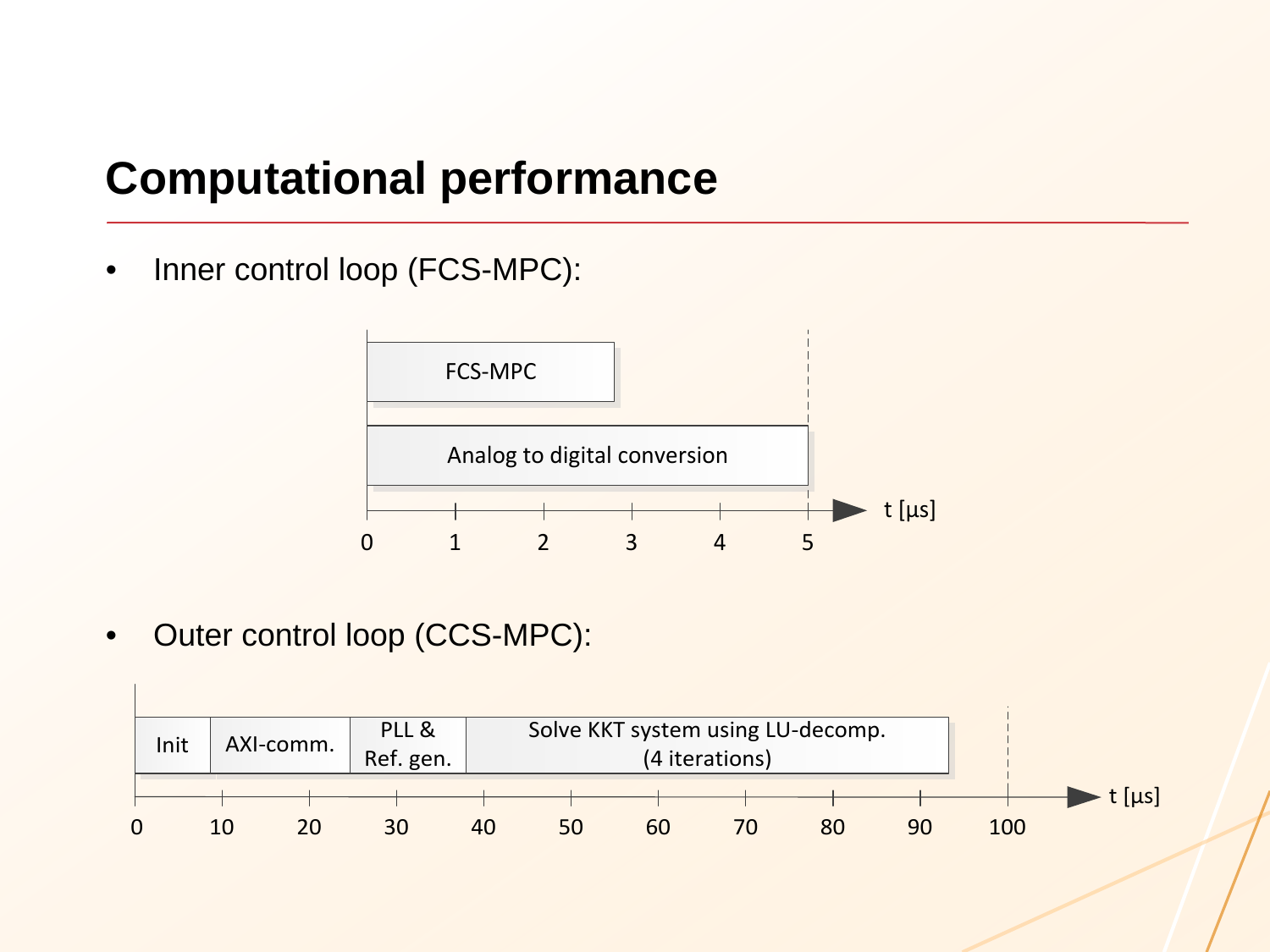### **Simulation results**



Dead-time: 1µs Dead-time: 5µs

SiC-based converter **IGBT-based converter**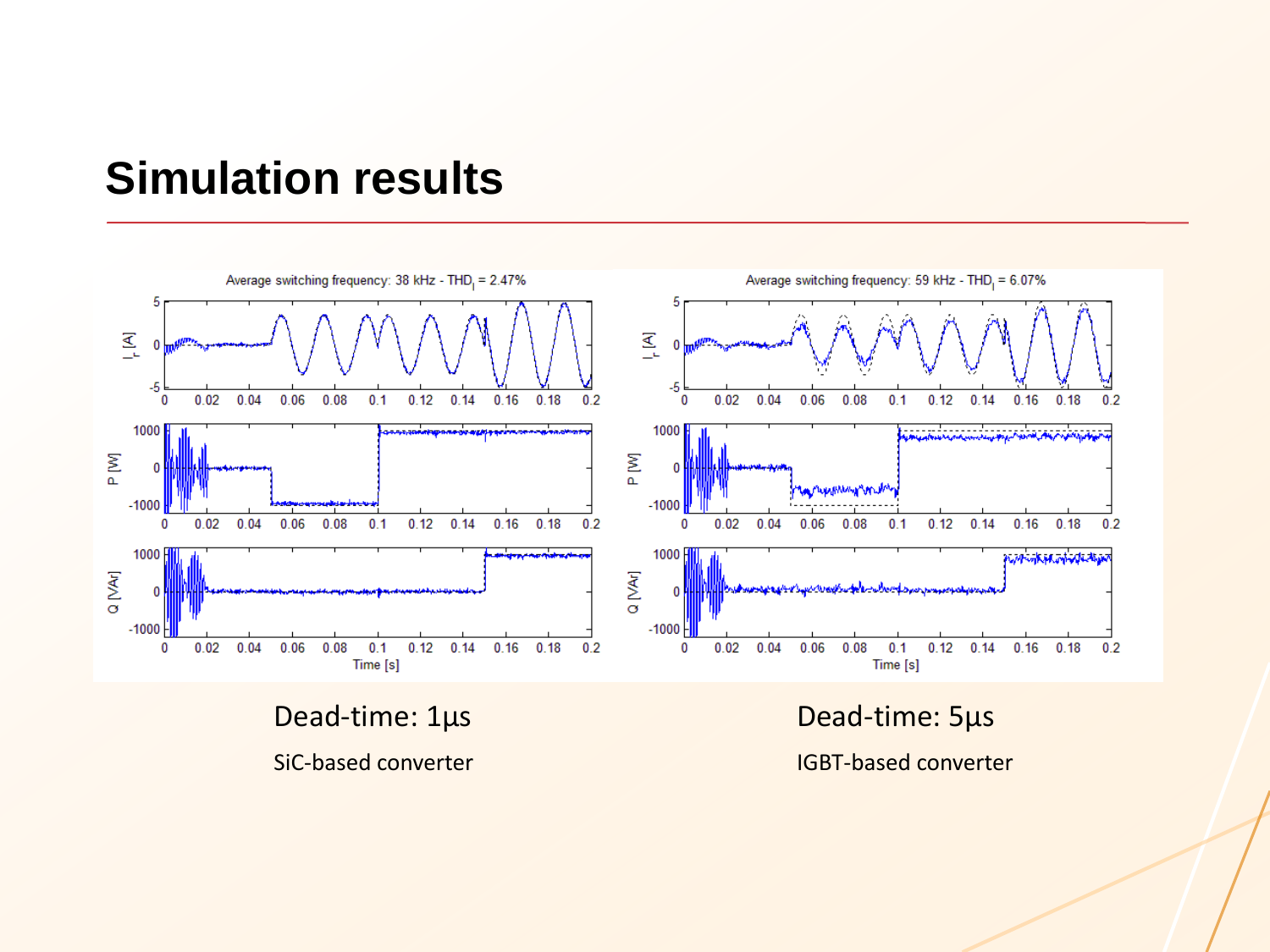#### **Experimental results**